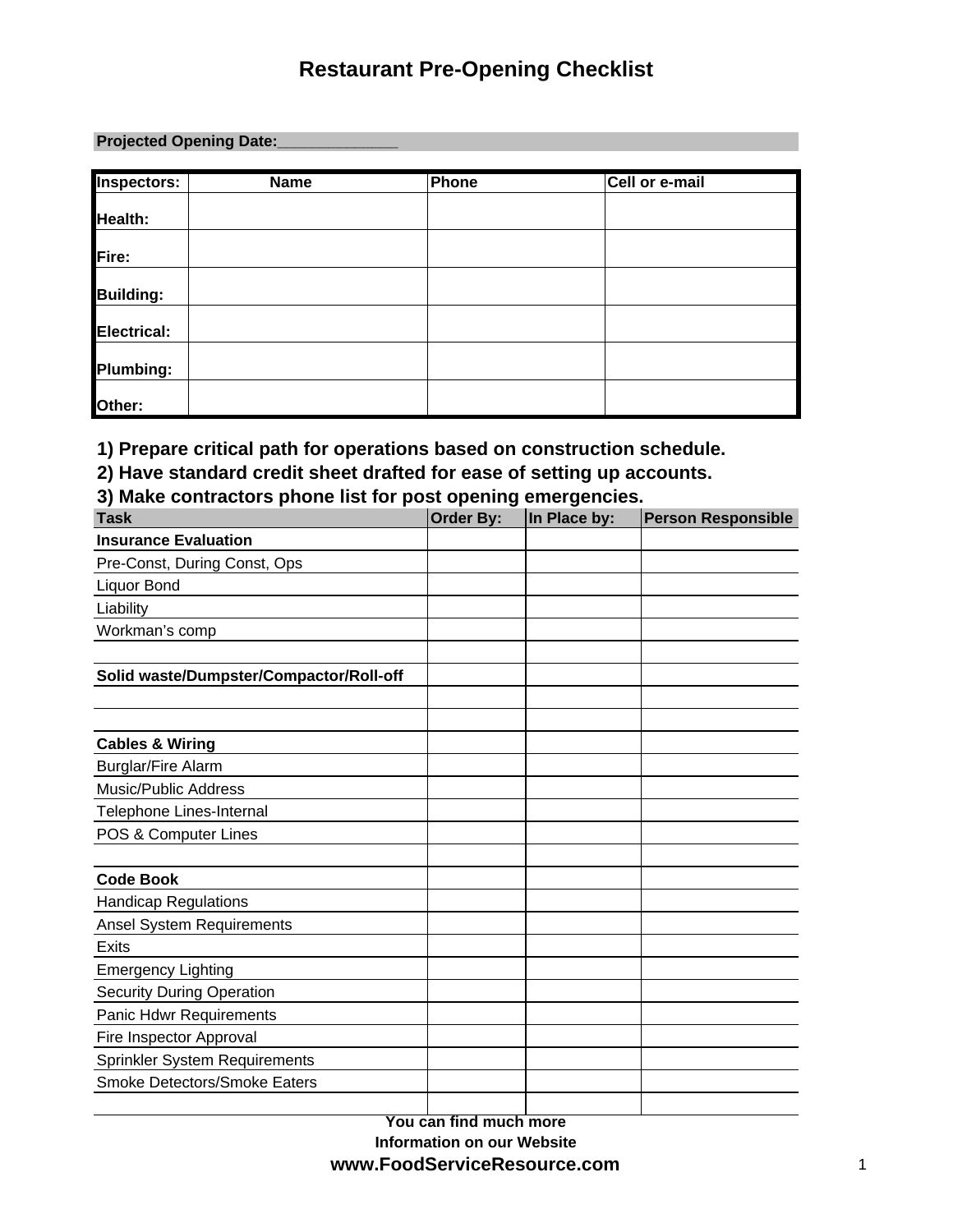| <b>Task</b>                            | <b>Order By:</b> | In Place by: | <b>Person Responsible</b> |
|----------------------------------------|------------------|--------------|---------------------------|
| <b>Evaluate Information Systems</b>    |                  |              |                           |
| Register w/ All Gov't Agencies         |                  |              |                           |
| Obtain Fed Tax ID Number               |                  |              |                           |
| <b>Bank Reconciliations</b>            |                  |              |                           |
| Payroll System                         |                  |              |                           |
|                                        |                  |              |                           |
| <b>Gas Service - New</b>               |                  |              |                           |
| Procedures                             |                  |              |                           |
| Drawings/Plans                         |                  |              |                           |
| Inspection                             |                  |              |                           |
| <b>Permit Requirements</b>             |                  |              |                           |
| Installation                           |                  |              |                           |
|                                        |                  |              |                           |
| <b>Telephone Service- New</b>          |                  |              |                           |
| Procedures                             |                  |              |                           |
| Drawings/Plans                         |                  |              |                           |
| Inspection                             |                  |              |                           |
| <b>Permit Requirements</b>             |                  |              |                           |
| Installation                           |                  |              |                           |
|                                        |                  |              |                           |
| <b>Water Service - New</b>             |                  |              |                           |
| Procedures                             |                  |              |                           |
| Drawings/Plans                         |                  |              |                           |
| Inspection                             |                  |              |                           |
| <b>Permit Requirements</b>             |                  |              |                           |
| Installation                           |                  |              |                           |
|                                        |                  |              |                           |
| <b>Sewer Service - New</b>             |                  |              |                           |
| Procedures                             |                  |              |                           |
| Drawings/Plans                         |                  |              |                           |
| Inspection                             |                  |              |                           |
| <b>Permit Requirements</b>             |                  |              |                           |
| Installation                           |                  |              |                           |
| Set Up Grease Trap - Rendering Service |                  |              |                           |
|                                        |                  |              |                           |
| <b>Electric Service- New</b>           |                  |              |                           |
| Procedures                             |                  |              |                           |
| Drawings/Plans                         |                  |              |                           |
| Inspection                             |                  |              |                           |
| <b>Permit Requirements</b>             |                  |              |                           |
| Installation                           |                  |              |                           |
|                                        |                  |              |                           |
|                                        |                  |              |                           |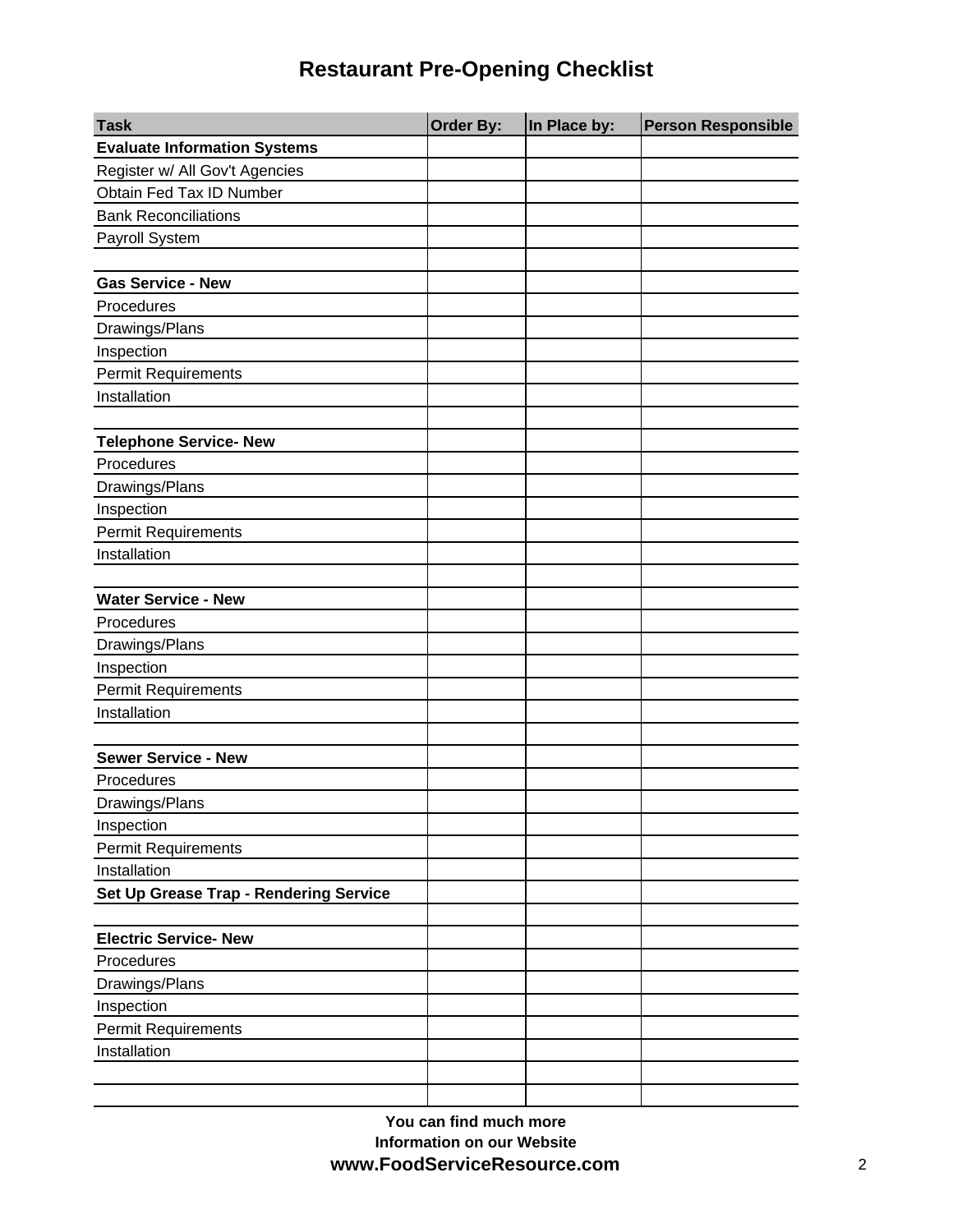| <b>Task</b>                                 | <b>Order By:</b> | In Place by: | <b>Person Responsible</b> |
|---------------------------------------------|------------------|--------------|---------------------------|
| <b>Banking</b>                              |                  |              |                           |
| Selection of Bank                           |                  |              |                           |
| <b>Construction Account</b>                 |                  |              |                           |
| <b>Operational Account</b>                  |                  |              |                           |
| Payroll Account                             |                  |              |                           |
| Lines of Credit                             |                  |              |                           |
| Deposit bags                                |                  |              |                           |
| <b>Credit Card Deposit Acc'ts</b>           |                  |              |                           |
| Merchant Acct-AX, VISA/MC, Gift Cards, etc. |                  |              |                           |
|                                             |                  |              |                           |
|                                             |                  |              |                           |
| <b>Graphics Design</b>                      |                  |              |                           |
| Logo                                        |                  |              |                           |
| <b>Type/Font Style</b>                      |                  |              |                           |
| Colors                                      |                  |              |                           |
| Size                                        |                  |              |                           |
| <b>Business Cards</b>                       |                  |              |                           |
| Menus                                       |                  |              |                           |
| Identify and choose menu covers if used.    |                  |              |                           |
| <b>Printed Gift Certificates</b>            |                  |              |                           |
| Signs                                       |                  |              |                           |
| Stationary                                  |                  |              |                           |
| Letterhead                                  |                  |              |                           |
|                                             |                  |              |                           |
| <b>Signage and Banners</b>                  |                  |              |                           |
| Coming soon                                 |                  |              |                           |
| Opening date                                |                  |              |                           |
| Now hiring                                  |                  |              |                           |
| Menu Board                                  |                  |              |                           |
| No deliveries between                       |                  |              |                           |
| Hours of business                           |                  |              |                           |
| Parking Lot                                 |                  |              |                           |
| Smoking                                     |                  |              |                           |
| <b>Fire Marshall</b>                        |                  |              |                           |
| <b>ADA</b>                                  |                  |              |                           |
| Restrooms                                   |                  |              |                           |
| Open/Closed                                 |                  |              |                           |
|                                             |                  |              |                           |
| <b>Advertising Timetable</b>                |                  |              |                           |
| Find Yellow Pages Cut-Off Dates             |                  |              |                           |
| <b>Evaluate Local Associations</b>          |                  |              |                           |
| <b>List of Advertising Resources</b>        |                  |              |                           |
| <b>Flyers</b>                               |                  |              |                           |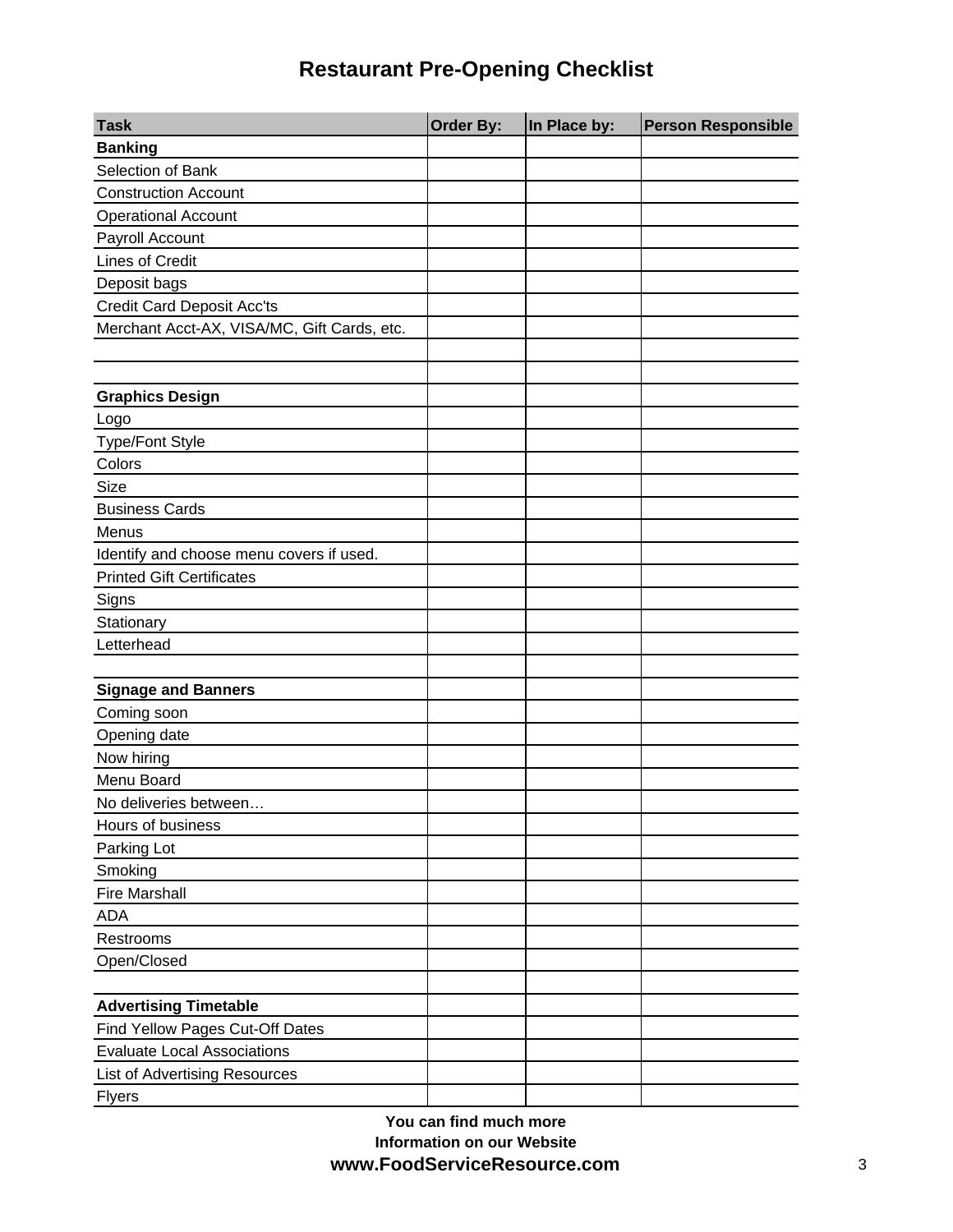| <b>Task</b>                                          | Order By: | In Place by: | <b>Person Responsible</b> |
|------------------------------------------------------|-----------|--------------|---------------------------|
| <b>Vendor List for:</b>                              |           |              |                           |
| Food                                                 |           |              |                           |
| Liquor                                               |           |              |                           |
| Supplies                                             |           |              |                           |
| <b>Contact Salespersons</b>                          |           |              |                           |
| <b>Credit Applications on File</b>                   |           |              |                           |
| List of References                                   |           |              |                           |
| Inventory                                            |           |              |                           |
| Initial / Pre-Opening                                |           |              |                           |
| Replacement                                          |           |              |                           |
| Par Stock & Ordering Forms                           |           |              |                           |
|                                                      |           |              |                           |
| <b>Outside Services</b>                              |           |              |                           |
| Maintenance                                          |           |              |                           |
| Janitorial                                           |           |              |                           |
| <b>Valet Parking</b>                                 |           |              |                           |
| Pest Control                                         |           |              |                           |
| <b>Plant Service</b>                                 |           |              |                           |
| <b>Linen Service</b>                                 |           |              |                           |
| Hood/Flue Cleaning                                   |           |              |                           |
| <b>Carpet Cleaning</b>                               |           |              |                           |
| Window Washing                                       |           |              |                           |
|                                                      |           |              |                           |
| <b>Payroll</b>                                       |           |              |                           |
| Pre Opening                                          |           |              |                           |
| Management                                           |           |              |                           |
| Hourly                                               |           |              |                           |
|                                                      |           |              |                           |
| <b>POS System</b>                                    |           |              |                           |
| Wiring                                               |           |              |                           |
| Installation                                         |           |              |                           |
| Training                                             |           |              |                           |
|                                                      |           |              |                           |
| <b>Primary Vendor Selection/Approved vendor list</b> |           |              |                           |
| Local contact w/ name number                         |           |              |                           |
| Establish credit, delivery schedule                  |           |              |                           |
| P - O - S materials                                  |           |              |                           |
| Initial marketing support                            |           |              |                           |
|                                                      |           |              |                           |
|                                                      |           |              |                           |
|                                                      |           |              |                           |
|                                                      |           |              |                           |
|                                                      |           |              |                           |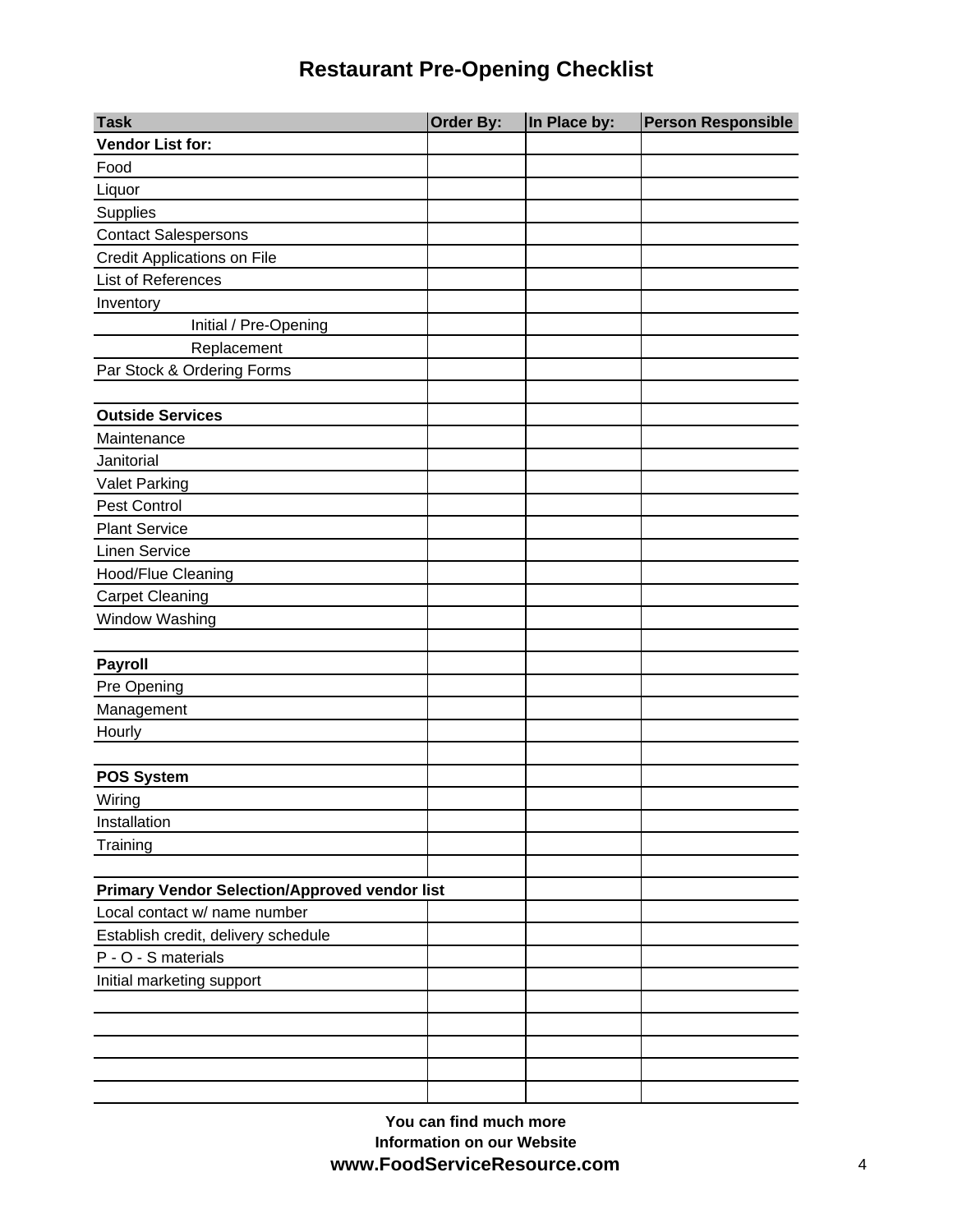| <b>Task</b>                                                                              | <b>Order By:</b> | In Place by: | <b>Person Responsible</b> |
|------------------------------------------------------------------------------------------|------------------|--------------|---------------------------|
| <b>Parking Lot</b>                                                                       |                  |              |                           |
| Number of Spaces                                                                         |                  |              |                           |
| Resurfacing                                                                              |                  |              |                           |
| <b>Entrance/Exits</b>                                                                    |                  |              |                           |
| Lighting for Parking Lot                                                                 |                  |              |                           |
| <b>Control Pre-Construction</b>                                                          |                  |              |                           |
| <b>Control During Construction</b>                                                       |                  |              |                           |
| Valet Stand/Key Control                                                                  |                  |              |                           |
| <b>Parking Lot Signage</b>                                                               |                  |              |                           |
| Handicap                                                                                 |                  |              |                           |
| Reserved                                                                                 |                  |              |                           |
| Vallet                                                                                   |                  |              |                           |
|                                                                                          |                  |              |                           |
| Landscaping                                                                              |                  |              |                           |
| Pre-Construction                                                                         |                  |              |                           |
| <b>During Construction</b>                                                               |                  |              |                           |
| Maintenance                                                                              |                  |              |                           |
| <b>Construction Timetable</b>                                                            |                  |              |                           |
| <b>Estimated Time for Each Phase</b>                                                     |                  |              |                           |
| <b>Estimated Completion Date</b>                                                         |                  |              |                           |
| <b>Critical Path</b>                                                                     |                  |              |                           |
| <b>Construction Budget</b>                                                               |                  |              |                           |
| <b>Sign Requirements/Restrictions</b>                                                    |                  |              |                           |
|                                                                                          |                  |              |                           |
| <b>Security</b>                                                                          |                  |              |                           |
| <b>Robbery Prevention</b>                                                                |                  |              |                           |
| Control of Access During Ops                                                             |                  |              |                           |
| <b>Control of Access During Const</b>                                                    |                  |              |                           |
| Double door safe                                                                         |                  |              |                           |
| Night drop                                                                               |                  |              |                           |
| <b>Keys</b>                                                                              |                  |              |                           |
| Make list of keys needed in store. Have all coolers, equipment, etc. keys same as doors. |                  |              |                           |
| Collect all keys upon installation.                                                      |                  |              |                           |
| Re-key just before opening                                                               |                  |              |                           |
|                                                                                          |                  |              |                           |
| <b>First aid box</b>                                                                     |                  |              |                           |
|                                                                                          |                  |              |                           |
| <b>Informational Signage</b>                                                             |                  |              |                           |
| Restrooms                                                                                |                  |              |                           |
| Exit                                                                                     |                  |              |                           |
|                                                                                          |                  |              |                           |
|                                                                                          |                  |              |                           |

**You can find much more Information on our Website www.FoodServiceResource.com** 5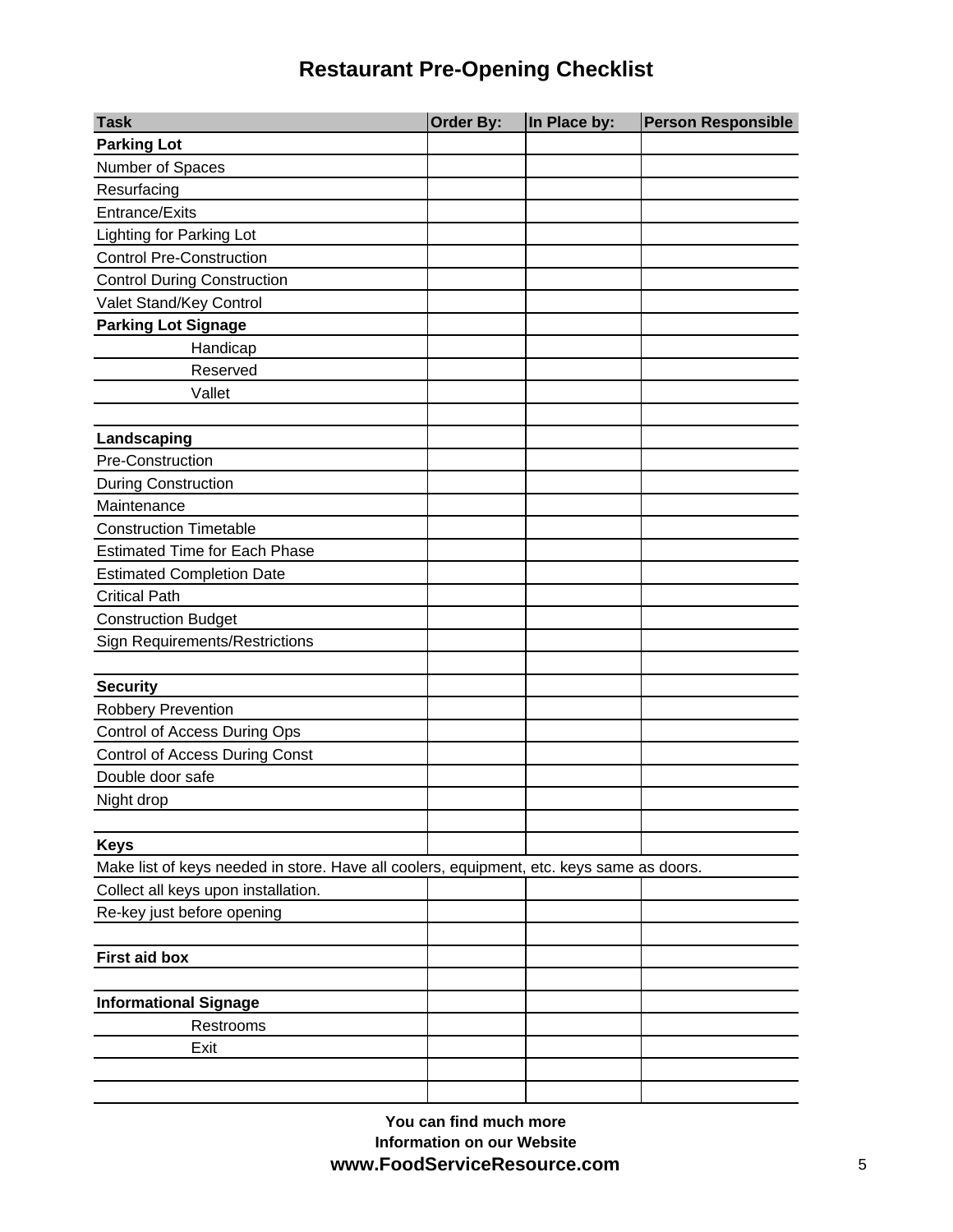| <b>Task</b>                                                                                                | Order By: | In Place by: | <b>Person Responsible</b> |
|------------------------------------------------------------------------------------------------------------|-----------|--------------|---------------------------|
| <b>Staffing</b><br>Projected list of employee needs for each area of operation and Sources for recruiting. |           |              |                           |
| Develop pay scales for all crew work groups                                                                |           |              |                           |
| <b>Front Desk</b>                                                                                          |           |              |                           |
| Servers                                                                                                    |           |              |                           |
| <b>Wait Assistants</b>                                                                                     |           |              |                           |
| <b>Bartenders</b>                                                                                          |           |              |                           |
| Cooks                                                                                                      |           |              |                           |
| Prep Cooks                                                                                                 |           |              |                           |
| <b>Dishwashers</b>                                                                                         |           |              |                           |
| Supervisors                                                                                                |           |              |                           |
| Managers                                                                                                   |           |              |                           |
|                                                                                                            |           |              |                           |
| Arrange for interview site, furniture, phones & supplies.                                                  |           |              |                           |
| Place employment ads in local newspapers & schedule recruiting missions.                                   |           |              |                           |
| Review staffing manual for interviewing and hiring procedures. Establish target question list.             |           |              |                           |
|                                                                                                            |           |              |                           |
| <b>Training</b>                                                                                            |           |              |                           |
| Identify dates of training allowing for "dry run" or "soft opening" time.                                  |           |              |                           |
| Validate service sequences.                                                                                |           |              |                           |
| Develop bar opening checklist.                                                                             |           |              |                           |
| Develop kitchen-opening checklist & for all departments: open, close & managers.                           |           |              |                           |
| Document and train management and staff.                                                                   |           |              |                           |
| Organize orientation materials.                                                                            |           |              |                           |
| Develop sidework schedules for all FOH                                                                     |           |              |                           |
| Set up POS training for management & crew.                                                                 |           |              |                           |
| Arrange lodging for all opening personnel.                                                                 |           |              |                           |
| Wine & beer seminars for sales knowledge and over-consumption policy.                                      |           |              |                           |
| FOH menu descriptions for all items.                                                                       |           |              |                           |
| Plating and garnish guide for all items.                                                                   |           |              |                           |
| Set up training recipe manuals                                                                             |           |              |                           |
| Select training team.                                                                                      |           |              |                           |
| Set date for training team arrival.                                                                        |           |              |                           |
| Prepare master training calendar.                                                                          |           |              |                           |
| Set up training manuals & opening materials.                                                               |           |              |                           |
| Set up general meeting and training session.                                                               |           |              |                           |
|                                                                                                            |           |              |                           |
|                                                                                                            |           |              |                           |
| Organize any necessary management training such as:                                                        |           |              |                           |
| <b>MSDS</b> location                                                                                       |           |              |                           |
| Interviewing and hiring (legal vs. illegal questions, ADA, etc.)                                           |           |              |                           |
| Restaurant standards and systems                                                                           |           |              |                           |
|                                                                                                            |           |              |                           |
|                                                                                                            |           |              |                           |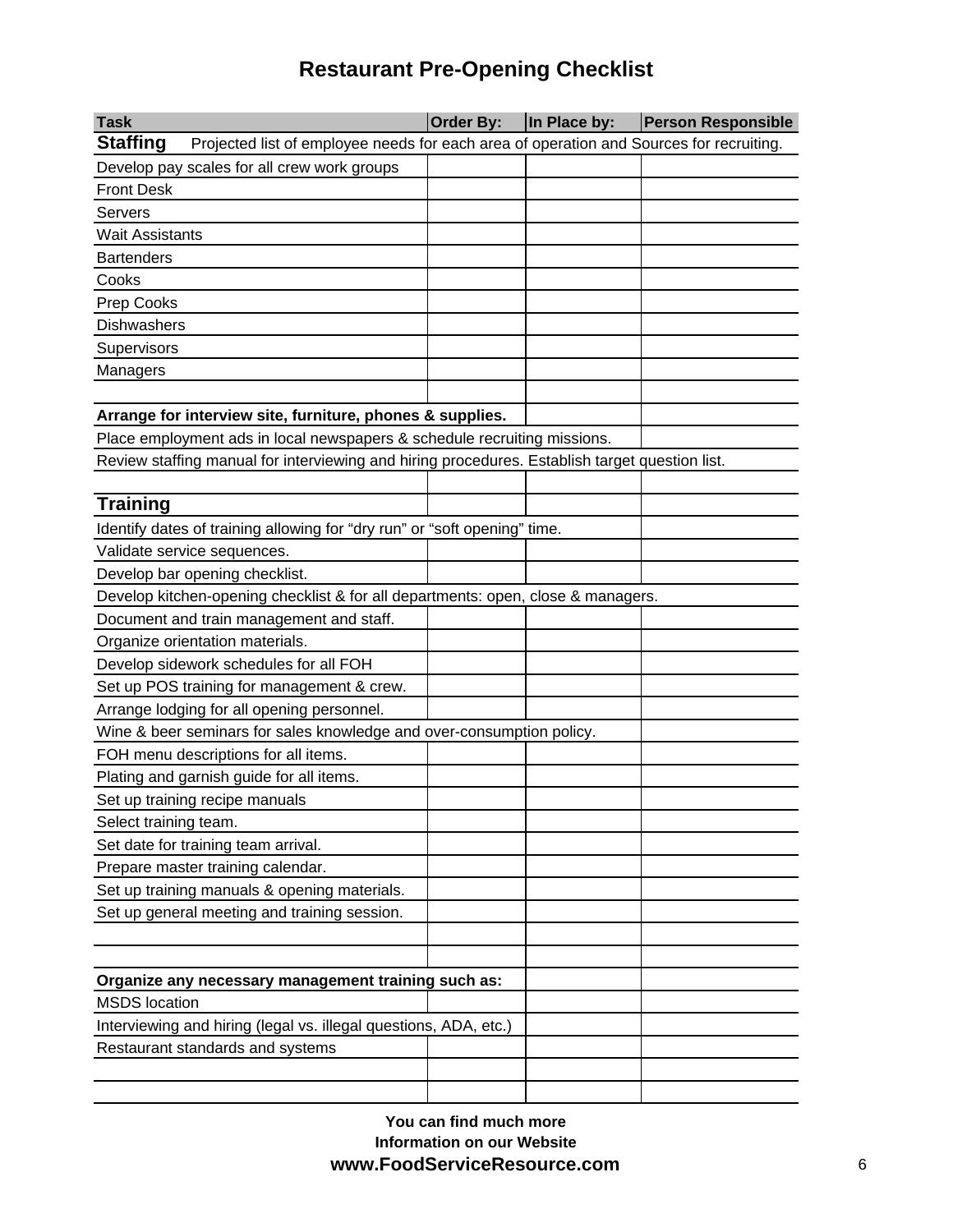| <b>Task</b>                                               | <b>Order By:</b> | In Place by: | <b>Person Responsible</b> |
|-----------------------------------------------------------|------------------|--------------|---------------------------|
| <b>Human Resources</b>                                    |                  |              |                           |
| Selection of Manager                                      |                  |              |                           |
| Selection of Pre-Opening Staff                            |                  |              |                           |
| <b>Organizational Chart</b>                               |                  |              |                           |
| <b>Evaluation of Available Managers</b>                   |                  |              |                           |
| Define Manager Job Duties                                 |                  |              |                           |
| Interview of Managers                                     |                  |              |                           |
| Interview of Pre-Opening Staff                            |                  |              |                           |
| <b>Create Management Reports</b>                          |                  |              |                           |
| <b>Evaluation of Available Chefs</b>                      |                  |              |                           |
| Evaluation of Kitchen Manager                             |                  |              |                           |
| <b>Employee Performance Evaluation</b>                    |                  |              |                           |
| <b>Training Program for Employees</b>                     |                  |              |                           |
| Uniforms                                                  |                  |              |                           |
| <b>Dress Code</b>                                         |                  |              |                           |
| <b>Establish Work Schedules</b>                           |                  |              |                           |
| Reports                                                   |                  |              |                           |
| Food/Bev/Covers/Avg Ck/Sales Mix                          |                  |              |                           |
| <b>Comparisons to Budget</b>                              |                  |              |                           |
| Organizational Charts by Department                       |                  |              |                           |
| Dining Room                                               |                  |              |                           |
| Bar                                                       |                  |              |                           |
| Kitchen                                                   |                  |              |                           |
| Administration                                            |                  |              |                           |
| <b>Employee Applications</b>                              |                  |              |                           |
| <b>Employee Manuals</b>                                   |                  |              |                           |
| Writing                                                   |                  |              |                           |
| Production                                                |                  |              |                           |
| Training                                                  |                  |              |                           |
| Hiring of Employees                                       |                  |              |                           |
| <b>Training of Employees</b>                              |                  |              |                           |
| Establish employee meal policy                            |                  |              |                           |
| <b>Employee Applications &amp; Employee New Hire Kits</b> |                  |              |                           |
| English / Spanish                                         |                  |              |                           |
| I - 9 and Tax Forms                                       |                  |              |                           |
| Health cards                                              |                  |              |                           |
| Server/Bartender/Entertainment Permits                    |                  |              |                           |
| Orientation                                               |                  |              |                           |
| Pre-Opening/Training schedule                             |                  |              |                           |
| Operational schedule                                      |                  |              |                           |
| ServSafe <sup>™</sup> Training                            |                  |              |                           |
| Uniform                                                   |                  |              |                           |
|                                                           |                  |              |                           |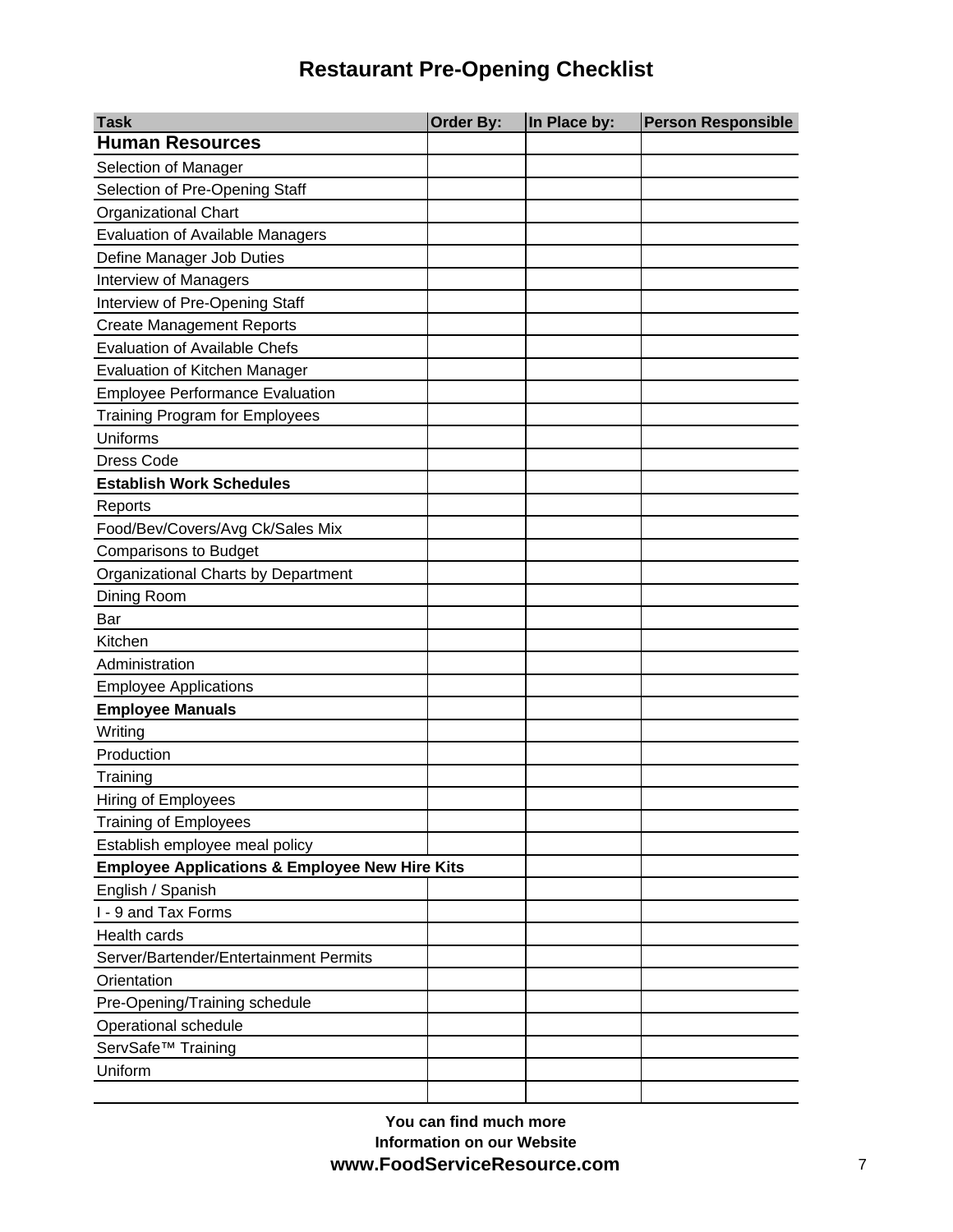| <b>Task</b>                                           | Order By: | In Place by: | <b>Person Responsible</b> |
|-------------------------------------------------------|-----------|--------------|---------------------------|
| <b>Kitchen Operations/Service Operations</b>          |           |              |                           |
| Set-up sheets with pars                               |           |              |                           |
| Opening checklists                                    |           |              |                           |
| Closing checklists                                    |           |              |                           |
| Prep lists with pars                                  |           |              |                           |
| Standardized recipe book                              |           |              |                           |
| Freezer pull sheets                                   |           |              |                           |
| Inventory forms.                                      |           |              |                           |
| Electric bug killer for back door?                    |           |              |                           |
|                                                       |           |              |                           |
|                                                       |           |              |                           |
| <b>Employee Bulletin Board</b>                        |           |              |                           |
| Required Postings -- OSHA, safety, minimum wage, etc. |           |              |                           |
| Wage & hour                                           |           |              |                           |
| Workman's comp                                        |           |              |                           |
| Emergency hospital & Doctor                           |           |              |                           |
|                                                       |           |              |                           |
| <b>Employee lockers</b>                               |           |              |                           |
| Job descriptions                                      |           |              |                           |
| <b>Operational Manuals</b>                            |           |              |                           |
| Safety manual                                         |           |              |                           |
| Financial manual                                      |           |              |                           |
| Catering manual                                       |           |              |                           |
| Kitchen manual                                        |           |              |                           |
| Exhibition cooking manual                             |           |              |                           |
|                                                       |           |              |                           |
| <b>Join local Restaurant Association</b>              |           |              |                           |
|                                                       |           |              |                           |
| <b>Telephones</b>                                     |           |              |                           |
| Office line                                           |           |              |                           |
| Fax line                                              |           |              |                           |
| Catering line                                         |           |              |                           |
| E-mail line                                           |           |              |                           |
| Kitchen line                                          |           |              |                           |
| Reservations line                                     |           |              |                           |
| Pay phones                                            |           |              |                           |
|                                                       |           |              |                           |
| <b>Guest Music</b>                                    |           |              |                           |
| <b>ASCAP/BMI Arrangements</b>                         |           |              |                           |
| Satellite Music System                                |           |              |                           |
|                                                       |           |              |                           |
|                                                       |           |              |                           |
|                                                       |           |              |                           |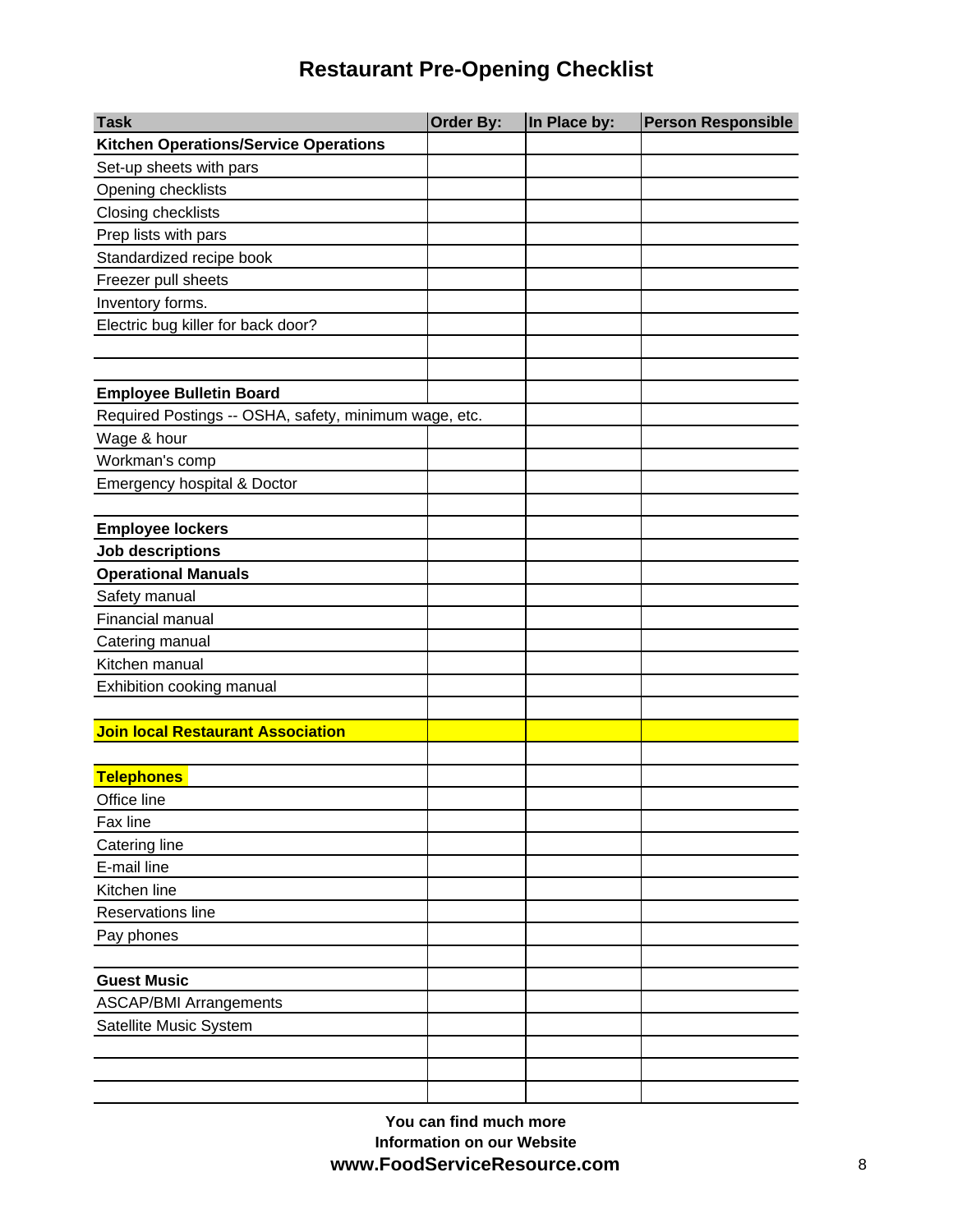| <b>Task</b>                              | Order By: | In Place by: | <b>Person Responsible</b> |
|------------------------------------------|-----------|--------------|---------------------------|
| <b>Hours of Operation</b>                |           |              |                           |
| <b>Estimated Hours of Operation</b>      |           |              |                           |
| Bar                                      |           |              |                           |
| Restaurant                               |           |              |                           |
| Entertainment                            |           |              |                           |
| Opening                                  |           |              |                           |
| On Going                                 |           |              |                           |
|                                          |           |              |                           |
| <b>Preliminary Menu</b>                  |           |              |                           |
| Children's Menus                         |           |              |                           |
| Children amenities                       |           |              |                           |
| Baby bibs                                |           |              |                           |
| <b>Birthday Favors</b>                   |           |              |                           |
| Lunch                                    |           |              |                           |
| Dinner                                   |           |              |                           |
| Catering                                 |           |              |                           |
| <b>Brunch</b>                            |           |              |                           |
| Banquet                                  |           |              |                           |
| Menu Pricing Range                       |           |              |                           |
| Menu Cost & Portion Guide                |           |              |                           |
| Standard recipe binder                   |           |              |                           |
|                                          |           |              |                           |
| <b>Table Arrangement</b>                 |           |              |                           |
| Section (wait station) Maps              |           |              |                           |
| Opening and Closing Sidework Assignments |           |              |                           |
|                                          |           |              |                           |
|                                          |           |              |                           |
|                                          |           |              |                           |
|                                          |           |              |                           |
|                                          |           |              |                           |
|                                          |           |              |                           |
|                                          |           |              |                           |
|                                          |           |              |                           |
|                                          |           |              |                           |
|                                          |           |              |                           |
|                                          |           |              |                           |
|                                          |           |              |                           |
|                                          |           |              |                           |
|                                          |           |              |                           |
|                                          |           |              |                           |
|                                          |           |              |                           |
|                                          |           |              |                           |
|                                          |           |              |                           |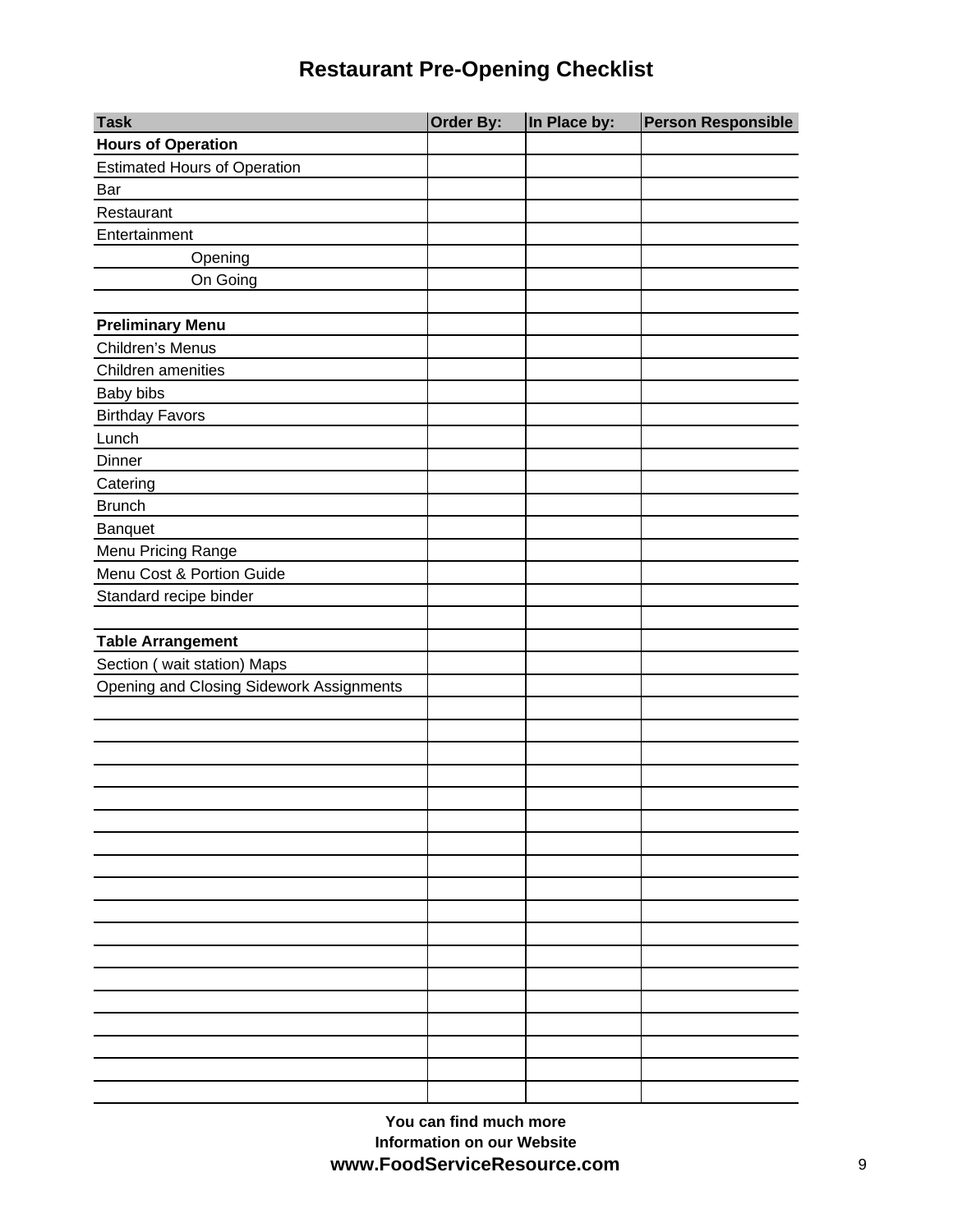| <b>Task</b>                                                                     | <b>Order By:</b>                                            | In Place by: | <b>Person Responsible</b> |  |  |
|---------------------------------------------------------------------------------|-------------------------------------------------------------|--------------|---------------------------|--|--|
| <b>Equipment, Smallwares &amp; Supplies</b>                                     |                                                             |              |                           |  |  |
|                                                                                 | Collect all warranties for new equipment and send in cards. |              |                           |  |  |
| Place all equipment information and Service Agents in a notebook for reference. |                                                             |              |                           |  |  |
| Kitchen                                                                         |                                                             |              |                           |  |  |
| Dining Room                                                                     |                                                             |              |                           |  |  |
| Bar                                                                             |                                                             |              |                           |  |  |
| Office                                                                          |                                                             |              |                           |  |  |
| Food Inventory                                                                  |                                                             |              |                           |  |  |
| Bar Inventory                                                                   |                                                             |              |                           |  |  |
| Supplies Inventory                                                              |                                                             |              |                           |  |  |
|                                                                                 |                                                             |              |                           |  |  |
| <b>Hood/HVAC equipment</b>                                                      |                                                             |              |                           |  |  |
|                                                                                 |                                                             |              |                           |  |  |
| Kitchen Design and Equipment List                                               |                                                             |              |                           |  |  |
| <b>Punch List</b>                                                               |                                                             |              |                           |  |  |
| Contractor                                                                      |                                                             |              |                           |  |  |
| Subcontractors                                                                  |                                                             |              |                           |  |  |
| <b>Out-side Contractors</b>                                                     |                                                             |              |                           |  |  |
| Equipment checkout (burn-in/calibration)                                        |                                                             |              |                           |  |  |
| Ice Machines                                                                    |                                                             |              |                           |  |  |
| <b>Cooking Equipment</b>                                                        |                                                             |              |                           |  |  |
| <b>Refrigeration Equipment</b>                                                  |                                                             |              |                           |  |  |
|                                                                                 |                                                             |              |                           |  |  |
|                                                                                 |                                                             |              |                           |  |  |
| <b>Hand Wash Stations</b>                                                       |                                                             |              |                           |  |  |
| Soap                                                                            |                                                             |              |                           |  |  |
| Sanitizer                                                                       |                                                             |              |                           |  |  |
| <b>Towel Dispensers</b>                                                         |                                                             |              |                           |  |  |
| Hand wash signs                                                                 |                                                             |              |                           |  |  |
| <b>Kitchen Clock</b>                                                            |                                                             |              |                           |  |  |
| Anti-fatigue mats                                                               |                                                             |              |                           |  |  |
| Set up dish machine service                                                     |                                                             |              |                           |  |  |
|                                                                                 |                                                             |              |                           |  |  |
| Clean, organize and label all shelving:                                         |                                                             |              |                           |  |  |
| Dry Storage                                                                     |                                                             |              |                           |  |  |
| Walk-in                                                                         |                                                             |              |                           |  |  |
| Freezer                                                                         |                                                             |              |                           |  |  |
| Supply area                                                                     |                                                             |              |                           |  |  |
| Service Area                                                                    |                                                             |              |                           |  |  |
| <b>Chemical Storage</b>                                                         |                                                             |              |                           |  |  |
| <b>Bar Storage</b>                                                              |                                                             |              |                           |  |  |
|                                                                                 |                                                             |              |                           |  |  |
|                                                                                 |                                                             |              |                           |  |  |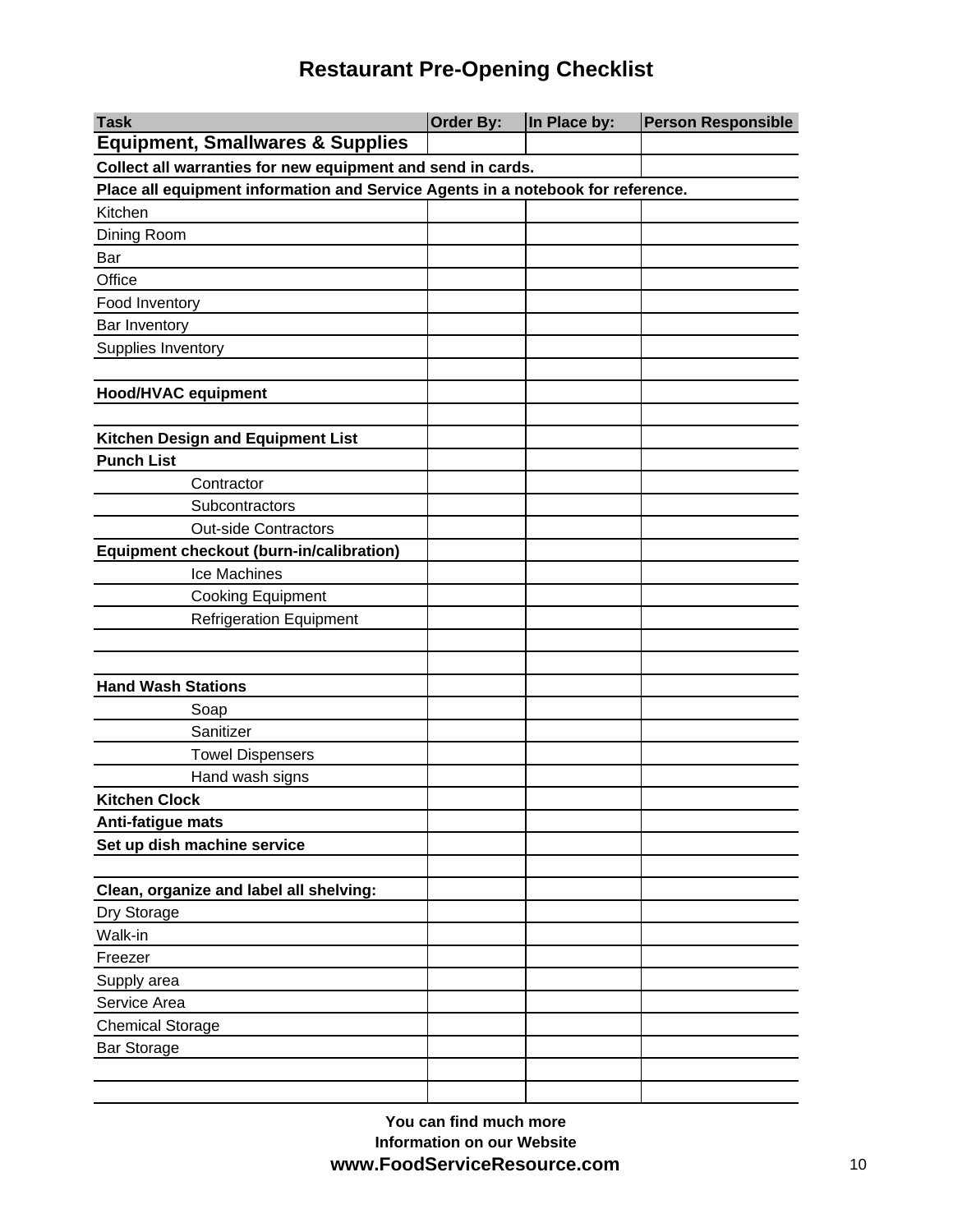| <b>Task</b>                  | Order By: | In Place by: | <b>Person Responsible</b> |
|------------------------------|-----------|--------------|---------------------------|
| <b>Kitchen Utensils</b>      |           |              |                           |
| Produce List                 |           |              |                           |
| <b>Obtain Bids</b>           |           |              |                           |
| Place Order                  |           |              |                           |
| Receive Order                |           |              |                           |
|                              |           |              |                           |
| <b>Small Wares Order</b>     |           |              |                           |
| Produce list                 |           |              |                           |
| Obtain bids                  |           |              |                           |
| Place Order                  |           |              |                           |
| Receive Order                |           |              |                           |
|                              |           |              |                           |
| <b>Tabletop Selection</b>    |           |              |                           |
| Plateware                    |           |              |                           |
| Flatware                     |           |              |                           |
| Glassware                    |           |              |                           |
| linen                        |           |              |                           |
|                              |           |              |                           |
| <b>Select Wall Covering</b>  |           |              |                           |
| <b>Obtain Bids</b>           |           |              |                           |
| Order                        |           |              |                           |
| Arrange Delivery             |           |              |                           |
| Accept per Order             |           |              |                           |
|                              |           |              |                           |
| <b>Select Tables</b>         |           |              |                           |
| <b>Obtain Bids</b>           |           |              |                           |
| Order                        |           |              |                           |
| <b>Arrange Delivery</b>      |           |              |                           |
|                              |           |              |                           |
| <b>Select Chairs</b>         |           |              |                           |
| <b>Obtain Bids</b>           |           |              |                           |
| Order                        |           |              |                           |
| Arrange Delivery             |           |              |                           |
| Apply Scotchguard protection |           |              |                           |
| High Chairs & Boosters       |           |              |                           |
| <b>Arrange Delivery</b>      |           |              |                           |
|                              |           |              |                           |
| <b>Select Floor Covering</b> |           |              |                           |
| <b>Obtain Bids</b>           |           |              |                           |
| Order                        |           |              |                           |
| Arrange Installation         |           |              |                           |
|                              |           |              |                           |
|                              |           |              |                           |

**You can find much more Information on our Website www.FoodServiceResource.com** 11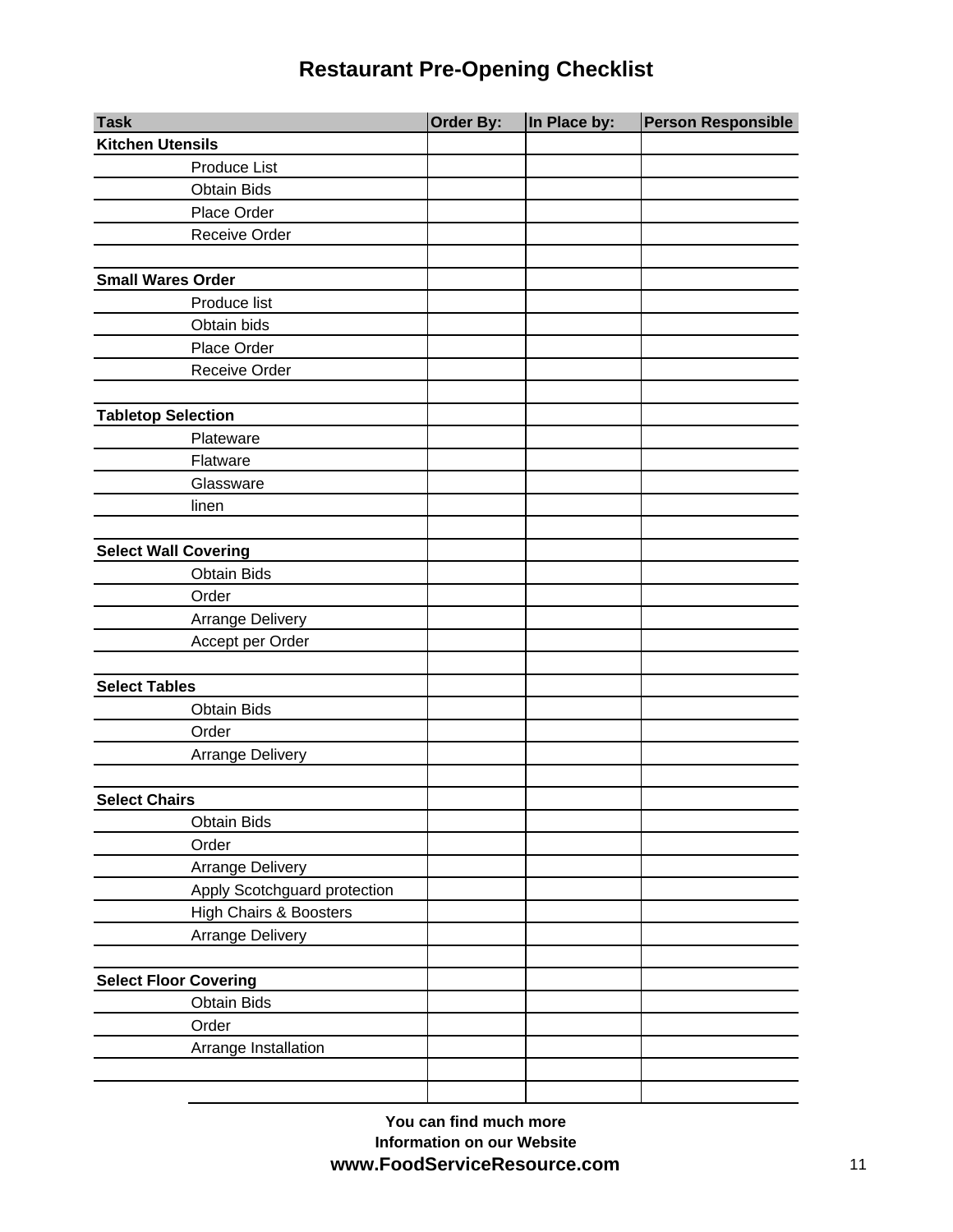| <b>Task</b>                              | <b>Order By:</b> | In Place by: | <b>Person Responsible</b> |
|------------------------------------------|------------------|--------------|---------------------------|
| <b>Bar Operation</b>                     |                  |              |                           |
|                                          |                  |              |                           |
| <b>Beverage station</b>                  |                  |              |                           |
| cups                                     |                  |              |                           |
| lids                                     |                  |              |                           |
| holders                                  |                  |              |                           |
| sodas                                    |                  |              |                           |
| dairy                                    |                  |              |                           |
| canned juices                            |                  |              |                           |
| bev naps                                 |                  |              |                           |
| straws                                   |                  |              |                           |
|                                          |                  |              |                           |
|                                          |                  |              |                           |
| Soda System                              |                  |              |                           |
|                                          |                  |              |                           |
| <b>Well liquor selection</b>             |                  |              |                           |
| <b>Call liquor selection</b>             |                  |              |                           |
| <b>Premium liquor selection</b>          |                  |              |                           |
|                                          |                  |              |                           |
| <b>Beer Selection</b>                    |                  |              |                           |
| Draft system                             |                  |              |                           |
|                                          |                  |              |                           |
| <b>Wine Selection</b>                    |                  |              |                           |
| Supplier Wine Training Program           |                  |              |                           |
| Wine List Design                         |                  |              |                           |
| Wine List Publication                    |                  |              |                           |
| Wine Openers                             |                  |              |                           |
| Wine buckets and stands                  |                  |              |                           |
|                                          |                  |              |                           |
| <b>Standardized Recipe and Glassware</b> |                  |              |                           |
| Garnish Guide                            |                  |              |                           |
|                                          |                  |              |                           |
|                                          |                  |              |                           |
|                                          |                  |              |                           |
| <b>Paper Products</b>                    |                  |              |                           |
| <b>Guest Checks</b>                      |                  |              |                           |
| POS Supplies                             |                  |              |                           |
| Take out                                 |                  |              |                           |
| Bathroom                                 |                  |              |                           |
|                                          |                  |              |                           |
|                                          |                  |              |                           |
|                                          |                  |              |                           |
|                                          |                  |              |                           |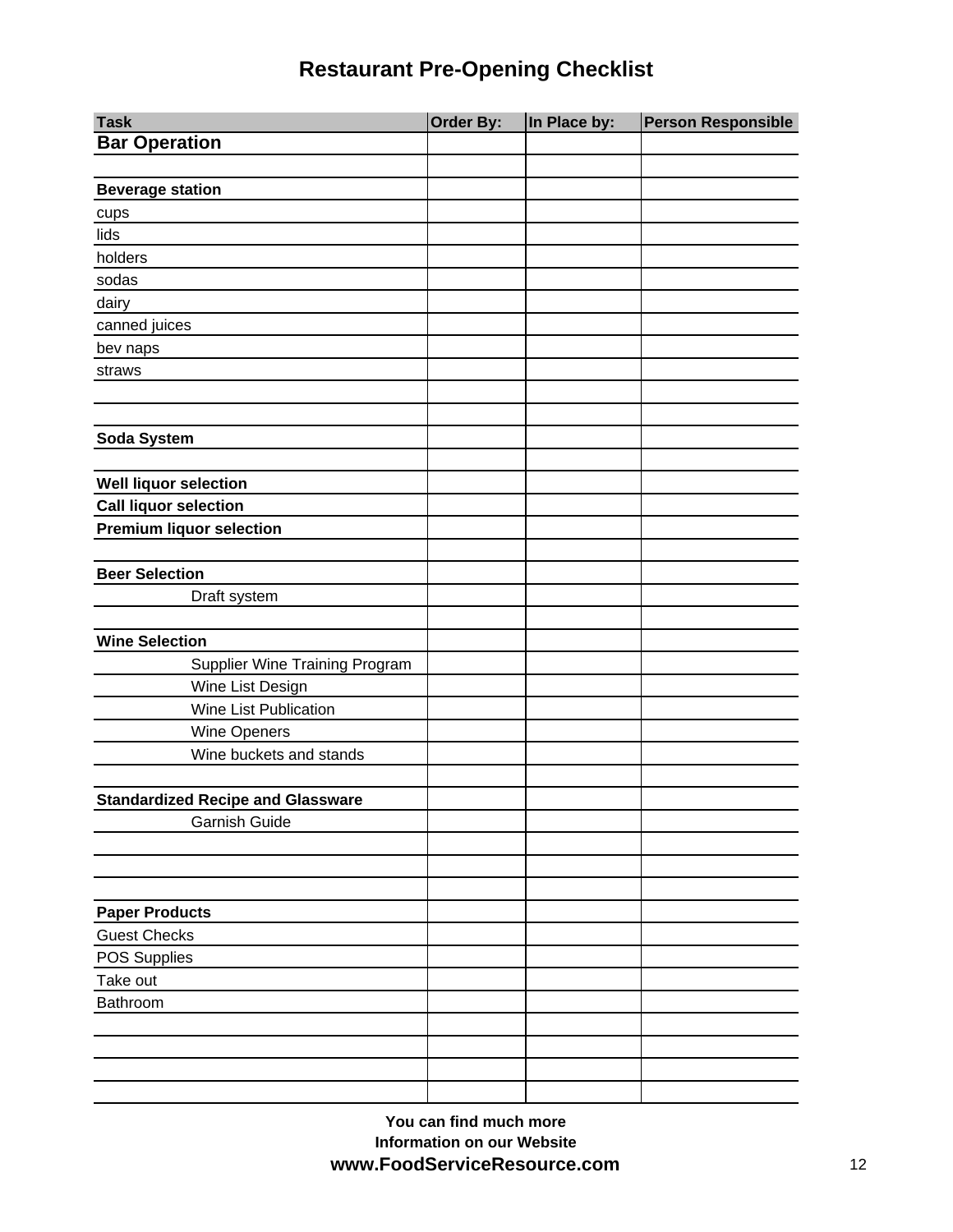| <b>Task</b>                                                        | Order By: | In Place by: | <b>Person Responsible</b> |
|--------------------------------------------------------------------|-----------|--------------|---------------------------|
| <b>Linen Service</b>                                               |           |              |                           |
| Table top Laundry (Rental)                                         |           |              |                           |
| Uniform Laundry (Rental)                                           |           |              |                           |
| Uniform order                                                      |           |              |                           |
|                                                                    |           |              |                           |
| <b>Janitorial supplies</b>                                         |           |              |                           |
| Hard goods                                                         |           |              |                           |
| Wet Floor Cones                                                    |           |              |                           |
| Mop Buckets                                                        |           |              |                           |
| Mops                                                               |           |              |                           |
| Vacuum                                                             |           |              |                           |
| Hand towel dispensers                                              |           |              |                           |
| Squeegees                                                          |           |              |                           |
|                                                                    |           |              |                           |
| <b>Office Equipment</b>                                            |           |              |                           |
| <b>Office Furniture</b>                                            |           |              |                           |
| Desk                                                               |           |              |                           |
| Chair                                                              |           |              |                           |
| Filing cabinets                                                    |           |              |                           |
|                                                                    |           |              |                           |
| <b>Computer System</b>                                             |           |              |                           |
| <b>Color Monitor</b>                                               |           |              |                           |
| <b>Color Printer</b>                                               |           |              |                           |
| ISP Internet service                                               |           |              |                           |
|                                                                    |           |              |                           |
| <b>Software</b>                                                    |           |              |                           |
| Food Ordering (From Primary Supplier)                              |           |              |                           |
| <b>Office Suite Software</b>                                       |           |              |                           |
| <b>Word Processor</b>                                              |           |              |                           |
| Spreadsheet                                                        |           |              |                           |
| Presentation                                                       |           |              |                           |
| <b>Publisher Software</b>                                          |           |              |                           |
| Scheduling- Use for employee time management, Management Schedules |           |              |                           |
| and Catering Events                                                |           |              |                           |
| <b>Upload software</b>                                             |           |              |                           |
|                                                                    |           |              |                           |
| <b>Telephone Equipment</b>                                         |           |              |                           |
| <b>Obtain Bids</b>                                                 |           |              |                           |
| Order                                                              |           |              |                           |
| <b>Arrange Delivery</b>                                            |           |              |                           |
| Accept per Order                                                   |           |              |                           |
|                                                                    |           |              |                           |
|                                                                    |           |              |                           |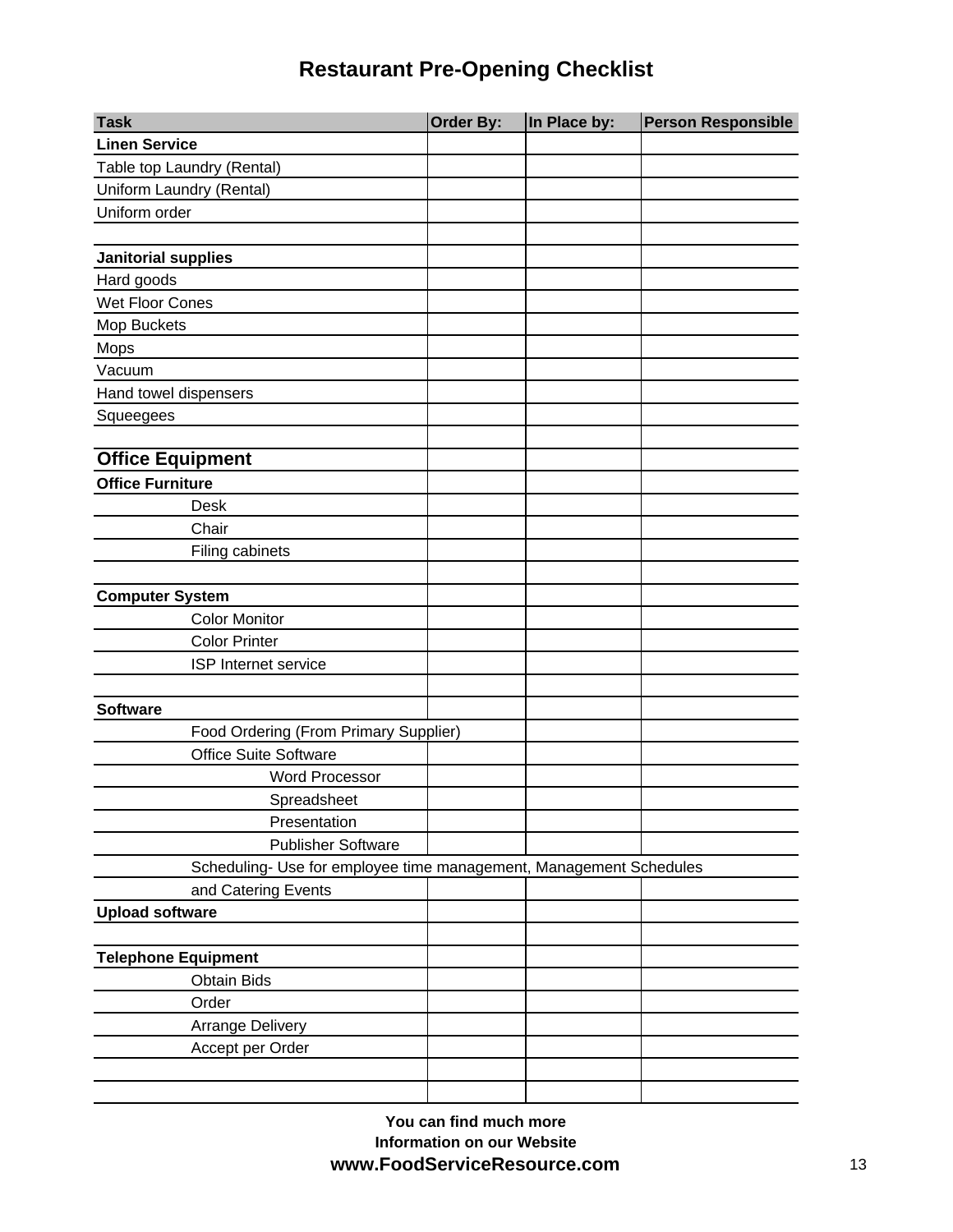| <b>Task</b>                              | Order By: | In Place by: | <b>Person Responsible</b> |
|------------------------------------------|-----------|--------------|---------------------------|
| <b>Finals</b>                            |           |              |                           |
|                                          |           |              |                           |
|                                          |           |              |                           |
| <b>Place initial food order</b>          |           |              |                           |
|                                          |           |              |                           |
| Place initial chemical supplies order    |           |              |                           |
|                                          |           |              |                           |
| Place initial paper goods order          |           |              |                           |
|                                          |           |              |                           |
|                                          |           |              |                           |
|                                          |           |              |                           |
|                                          |           |              |                           |
| <b>Fire Department walk through</b>      |           |              |                           |
| Alarm system                             |           |              |                           |
| Fire extinguishers/signs                 |           |              |                           |
| Ansul system                             |           |              |                           |
| Hand held extinguisher                   |           |              |                           |
| Mounting and signage                     |           |              |                           |
| Instruction                              |           |              |                           |
|                                          |           |              |                           |
|                                          |           |              |                           |
| <b>Environmental Health Walk through</b> |           |              |                           |
|                                          |           |              |                           |
|                                          |           |              |                           |
|                                          |           |              |                           |
|                                          |           |              |                           |
|                                          |           |              |                           |
|                                          |           |              |                           |
|                                          |           |              |                           |
|                                          |           |              |                           |
|                                          |           |              |                           |
|                                          |           |              |                           |
|                                          |           |              |                           |
|                                          |           |              |                           |
|                                          |           |              |                           |
|                                          |           |              |                           |
|                                          |           |              |                           |
|                                          |           |              |                           |
|                                          |           |              |                           |
|                                          |           |              |                           |
|                                          |           |              |                           |
|                                          |           |              |                           |
|                                          |           |              |                           |